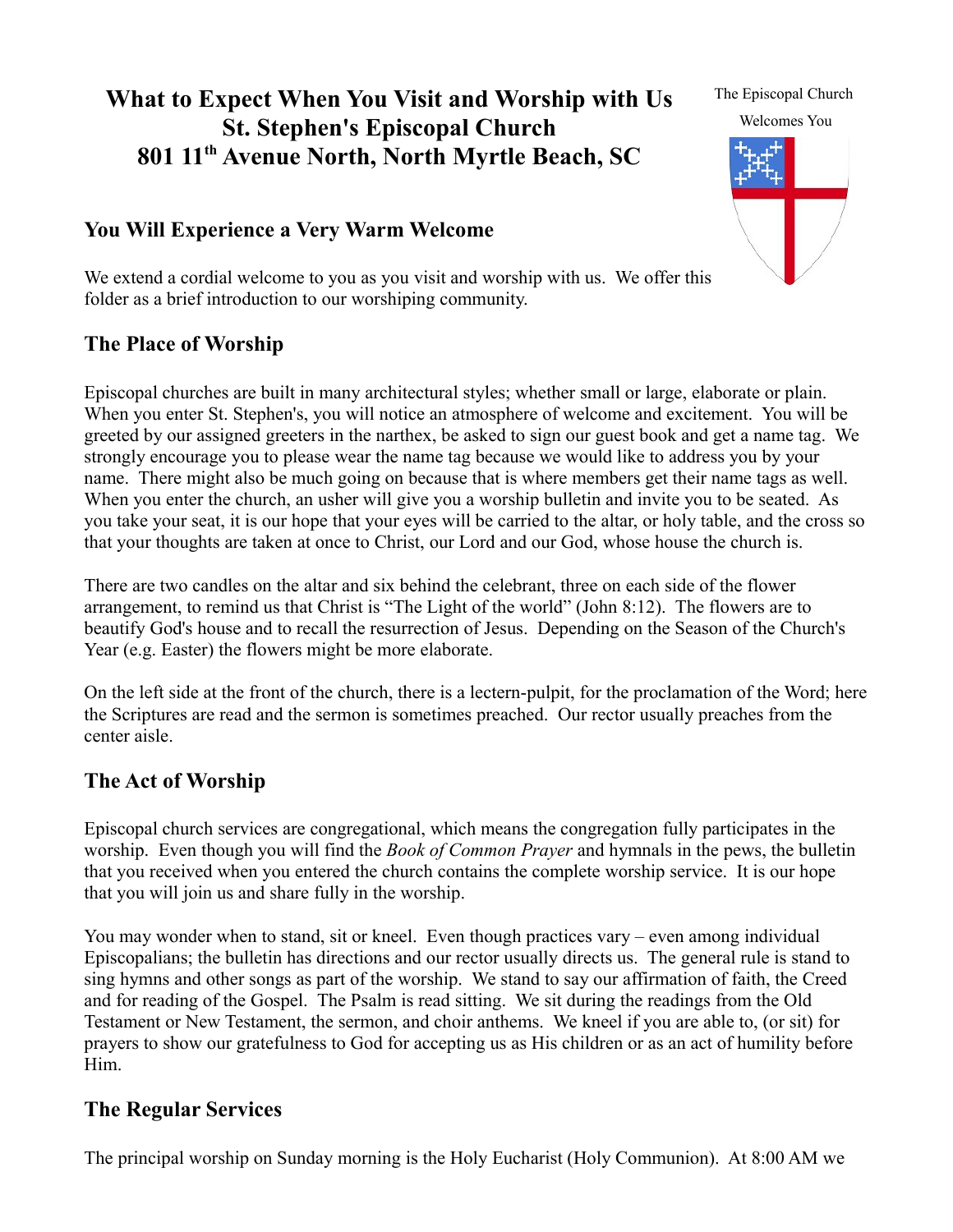have music and a sermon and we regularly preform anointing, laying on of hands and prayer for those who desire it. This takes place immediately after all have received communion and before the postcommunion prayer. The 10:30 AM worship includes the choir and is our largest worshipping community. Because of the choir presence, the singing is very lively and the congregation fully participates. The choir usually sings an offertory anthem as a part of our gift to God. On Wednesday at 12:00 Noon, we have A Public Service of Healing and Holy Eucharist. There is no music or sermon and this worship lasts about half an hour.

While some parts of the worship are always the same, others change weekly or seasonally. At the Holy Eucharist, for example, three passages from the Bible are selectioned to be read each Sunday. These readings change each Sunday as do the psalms . The prayers also change at various times in order to provide variety. A lay reader leads the Prayers of the People and a series of additional prayers visitors, travelers, people celebrating birthdays and anniversaries, etc. Page numbers of the Book of Common Prayer are printed in the bulletin for those who may wish to follow the service in the Prayer Book. The bulletin page numbers are usually announced so that our visitiors are able to follow along regardless of when they arrived. Many visitors have expressed their appreciation for the bulletin.

In the end, you will find the worship services at St. Stephen's very beautiful in their ordered dignity, God-centered, and yet mindful of the nature and needs of human beings.

#### **Sunday School**

A few years ago we discontinued Sunday School because we did not have enough children. However, on April 7, 2013 our reorganized Sunday School resumed at 10:20 AM in the Parish Hall classrooms. It is a joy for us as a congregation to once again have Sunday School as part of our church Sunday morning activities. We begin at 10:20 AM with the morning devotion and at 10:30 AM the children are separated into groups for their lessons and other activities. At about 11:10 AM, the children are led into the church to join their families during the time of The Peace and to prepare for Communion. We also have a nursery provided for those in need.

#### **Before and After the Service**

Depending on when you arrive, as indicated earlier, you were greeted by the assigned greeters for that worship service. If you arrive after the worship has begun, there will be a sign inviting you to come in and join us. Five minutes before the worship begins, one of our members makes announcements, and concludes by asking you to turn off or silence your electronic devices. It is customary in the Episcopal church, upon entering the pew to kneel or sit for a prayer of personal preparation for worship. In many churches, it is also the custom to bow to the altar on entering and leaving the church as an act of reverence to Christ.

Worshipers are discouraged from talking in church before the worship service, but are encouraged to use this time for personal meditation and devotions. There are times when people greet one another during this time, however this is strongly discouraged out of respect for others. At the end of the worship service some persons kneel for a private prayer before leaving. Others sometimes sit to listen to the organ postlude. Whatever, might be the case, we try to be respectful of one another.

The Episcopal Church has an open communion policy; therefore, at the offertory an invitation is extended to all those who have been baptized in the name of the Father, Son and Holy Spirit.

If this is your very first visit with us, on your way out, one of our greeters will give you a gift bag. If